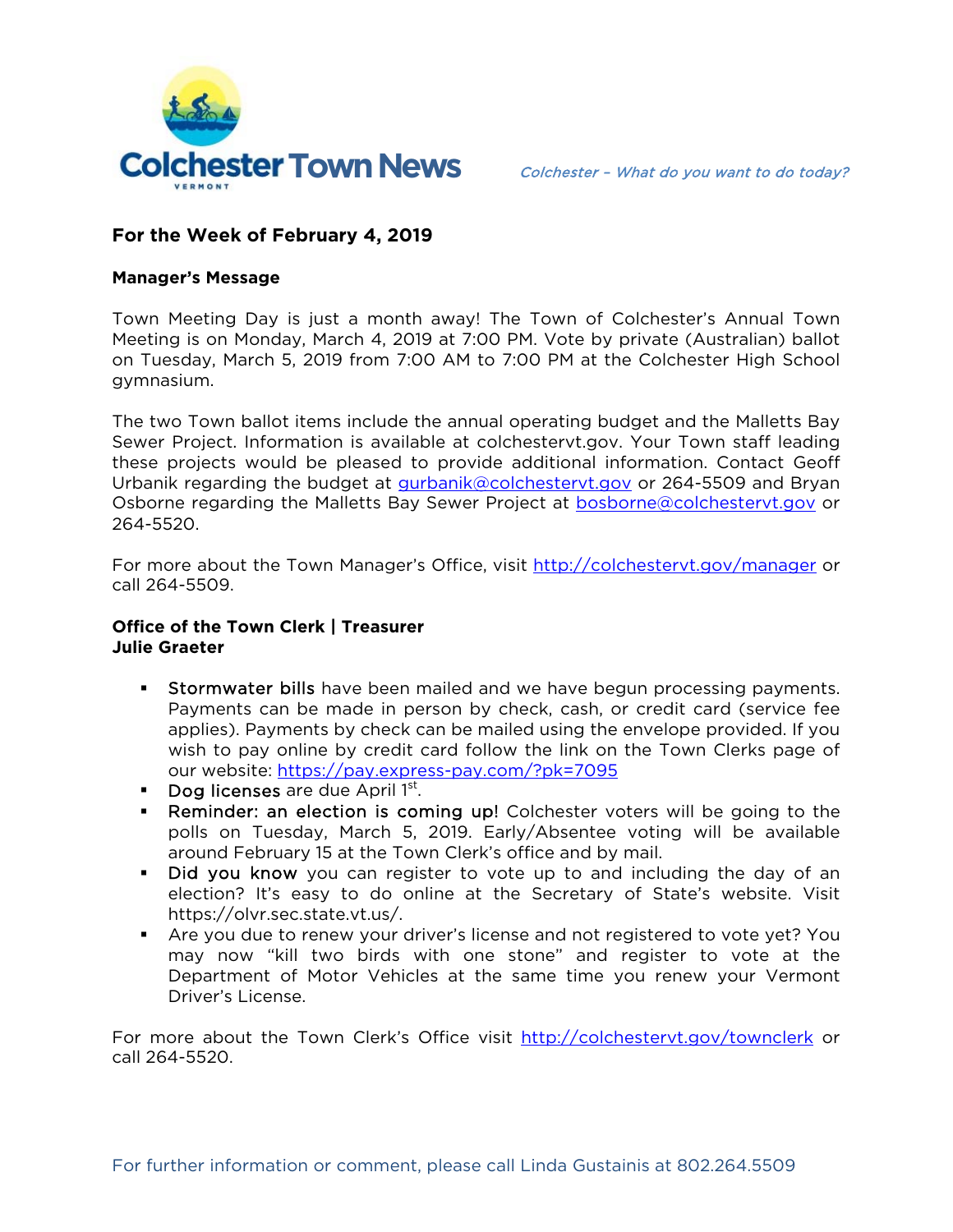

## **Assessor Robert Vickery**

- A big thank you and farewell to Traci Paquette as she leaves the Town for a new position in Finance at the City of Burlington. Traci first worked in the Planning and Zoning Department and then moved to the Town Clerk/Treasure and Assessor's offices as the Town's Property/Tax Specialist for over four years. Traci's positive attitude, motivation, and hard work have been a valuable asset to the Town. She has played a key role in recording Grand List growth and helping to keep our property tax rate down. We wish Traci all the best and good luck in her new position.
- We are working on the 2019 Grand List changes.
- We will be contacting property owners that have taken out permits for interior renovation for building inspections.
- **Inventory forms have been mailed out to all income-producing properties. If** you have received an inventory form please take a minute to complete and mail it back. The data will be important in keeping property taxes fair and equitable for all citizens of Colchester.

You may view the online Web Map and Assessment Data by going to: http://www.axisgis.com/ColchesterVT/. For more about the Assessor's Office visit http://colchestervt.gov/assessor or call 264-5671.

### **Upcoming Town Meetings:**

- **Planning Commission:** 1st & 3rd Tuesdays of the month, 7:00pm. Next meeting: 2/19
- Development Review Board: 2<sup>nd</sup> Wednesday of the month, 7:00pm. Next meeting: 2/13
- Recreation Advisory Board:  $2^{nd}$  Wednesday of the month, 7:00am, Next meeting: 2/13. Champlain Room, 2<sup>nd</sup> floor.
- Conservation Commission: 3rd Monday of the month, 7:00pm, at the Bayside Activity Center or per agenda. Next meeting: 2/18
- **Library Board of Trustees:**  $3^{rd}$  Thursday of the month, 4 PM, at the Burnham Library. Next meeting: 2/21
- **Selectboard:** 2nd & 4th Tuesday of the month, 6:30pm. February meetings: 2/12 and 2/26. Both of these meetings will be held at Colchester High School in the Performing Arts Center.

 (All meetings take place at the Colchester Town Offices, 781 Blakely Road, in the Outer Bay Conference Room on the 3<sup>rd</sup> floor unless otherwise noted.)

### **Upcoming events:**

 Winter Concert: A Night with Satin & Steel: Friday, March 8, 2019 at Colchester High School. Starts at 7:00pm, admission is FREE.